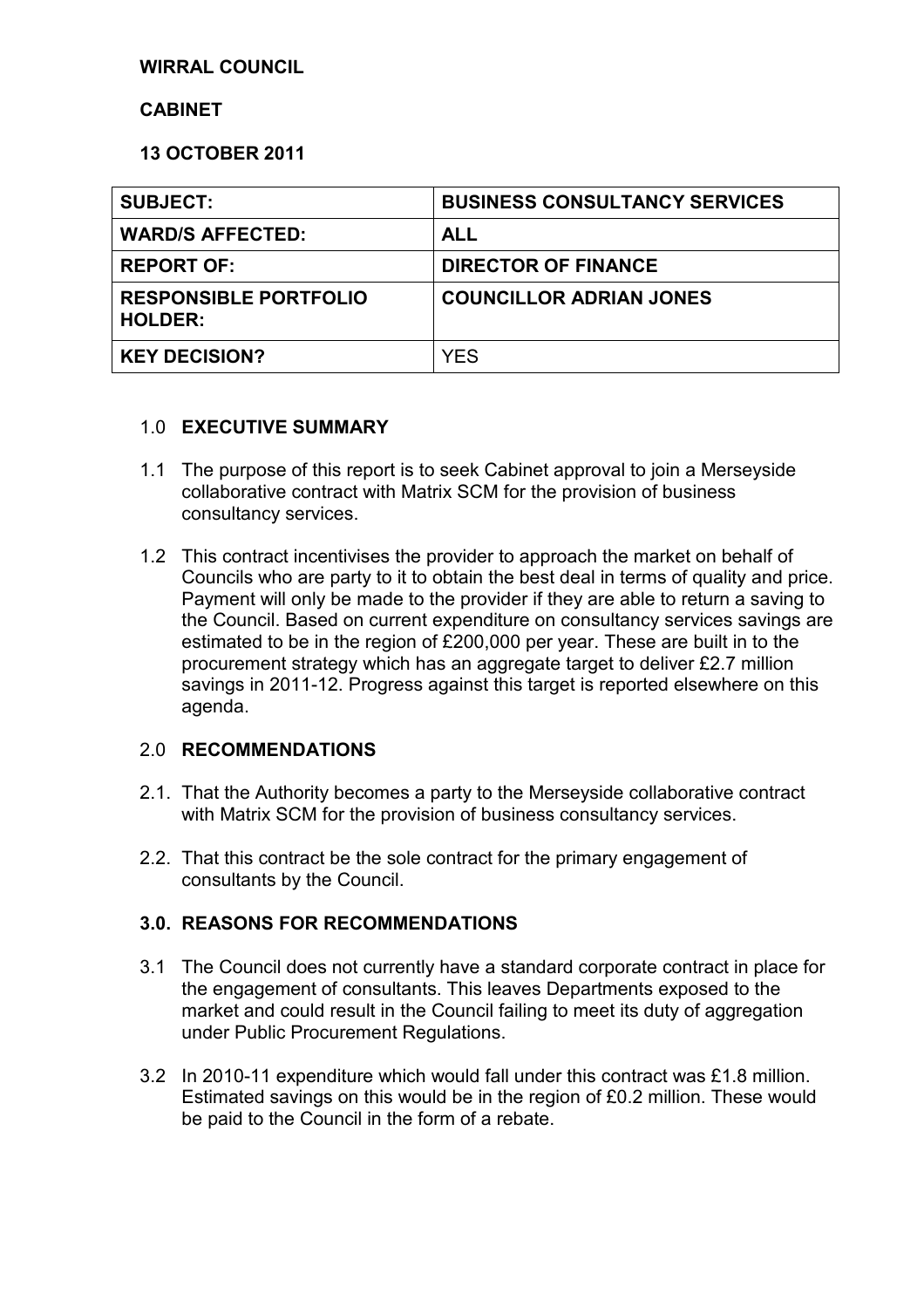3.3 Agreeing this as the *'sole contract'* for the primary engagement of consultants ensures compliance with the contract and maximisation of efficiency. However, where Matrix SCM is unable to meet its obligations under the contract the Council may source business consultancy in the normal way via open tender on the chest. In all such cases it will be necessary to demonstrate that Matrix SCM is unable to provide the service.

# 4.0 **BACKGROUND AND KEY ISSUES**

- 4.1 The contract with Matrix SCM was awarded across a number of Merseyside authorities in April 2011 with an expiry date of 31 March 2013. There is an option to extend this for a further twelve months. The contract allows for other Merseyside Authorities to become party to it and Wirral is the only member of the Merseyside Procurement Group not yet signed up to it.
- 4.2 The procedures for the engagement of consultants are detailed in Part 3 of the Council Constitution and Schedule 5 and Part 4 of the Contract Procedure Rules. These require a business case to be completed prior to such engagement. The way this contract would work to ensure savings are realised and corporate governance is maintained is as follows:-
	- (a) Chief Officers prepare a business case and specification for the engagement of consultants, as they are required to do now.
	- (b) The appropriate executive authority is obtained (this may be under delegated powers or by Cabinet approval depending on the amount).
	- (c) The Procurement Unit will commission Matrix SCM based on the specification in (a).
	- (d) The Procurement Unit, in conjunction with colleagues in other Councils, will manage all aspects of the contract with Matrix SCM to ensure that the service is delivered to the required standard and that savings opportunities are maximised.
	- (e) Failure to comply with these arrangements will be considered a breach of Financial and Contract Procedure Rules which may be a disciplinary matter.
- 4.3 The tender process sought costs for a commission fee based on a percentage of the savings achieved through each consultancy commission. The savings are calculated against contract baseline rates established across a range of disciplines that local authorities normally engage consultants on. These include business programme and project management, organisation and change management, Finance, Legal Services, Information and Communications Technology, and Human Resources. The savings the provider achieves against these market rates are split 15% as a reward to the provider and 85% paid as a rebate to the Council. It the provider is unable to achieve a price below the market rate they will not be paid.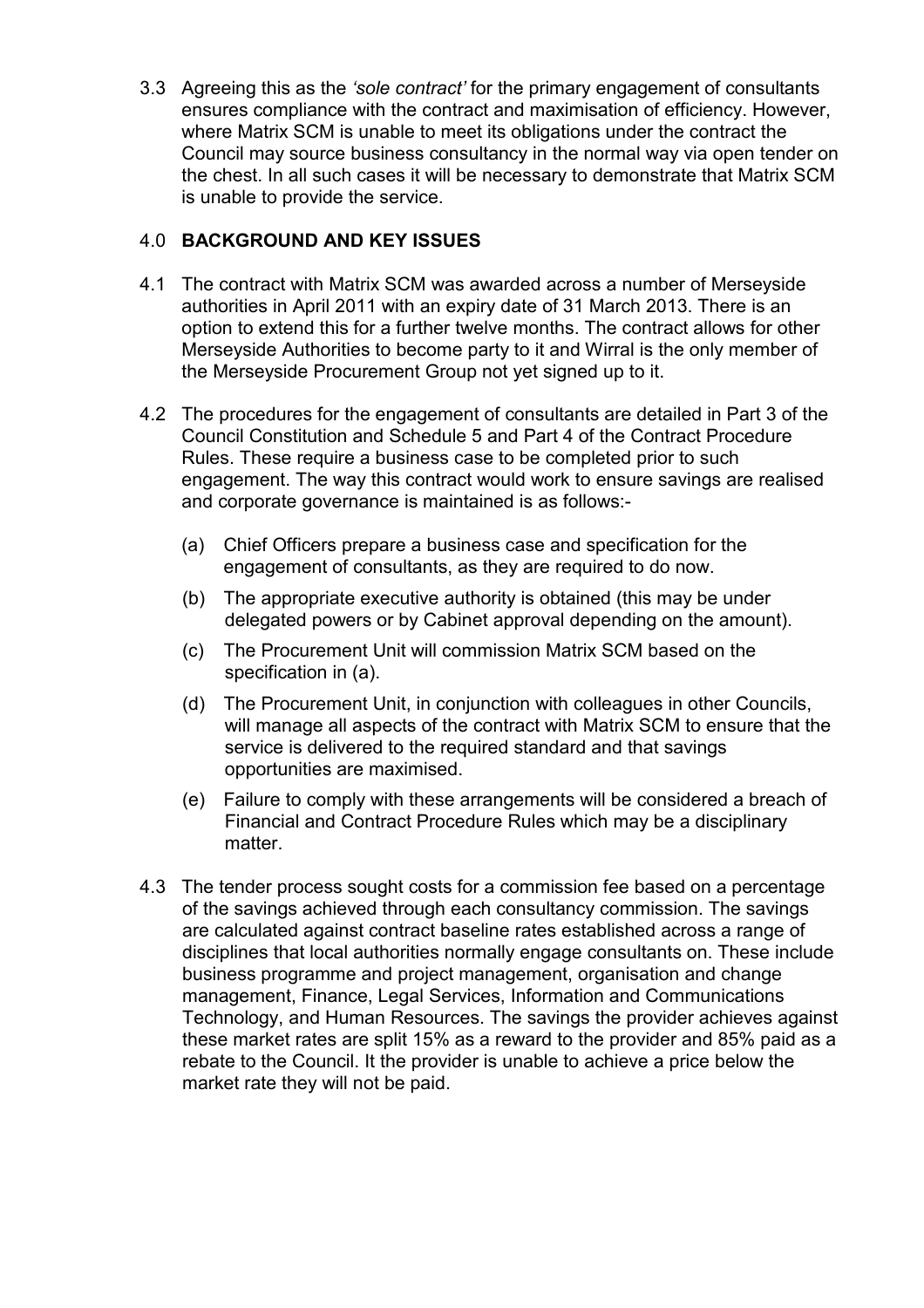- 4.4 This model of managing collaborative contracts could be applied other areas. The centralisation of contracts management is consistent with the direction set out in the Procurement Strategy endorsed by Cabinet on 2 June 2011. For this particular activity the benefits are summarised as:-
	- (a) A streamlined 'one-stop-shop' approach for sourcing external consultants
	- (b) Ensuring a rigorous process has been used prior to engaging consultants
	- (c) Strengthened contract management controls across Merseyside Councils
	- (d) A web based application to minimise back office costs
	- (e) A reduction in the level of expenditure on consultants
- 4.5 All consultants recently used by the Council will be invited to participate in this arrangement to ensure continuity of services. Matrix SCM has a proven track record of providing this type of service and is currently engaged to provide a Merseyside-wide contract for the provision of agency workers delivering a similar level of savings to those proposed here.

#### 5.0 **RELEVANT RISKS**

5.1 Procurement activity is under increasing external scrutiny to ensure it is compliant with UK Public Procurement and European Union Directives. The Council has witnessed an increasing number of challenges in this area and the costs of defence and risk of financial penalty are considerable. This contract has been let in strict accordance with these Directives and its management will benefit from a collaborative approach with other Councils.

# 6.0 **OTHER OPTIONS CONSIDERED**

6.1 Other consultancy solutions exist such as Buying Solutions and East Cheshire Purchasing Organisation. However they do not offer the managed service approach outlined in this report.

#### 7.0 **CONSULTATION**

7.1 Officers in the Procurement Unit participated in the regional options appraisal, tender process and evaluation. The model has been discussed with Service Departments and agreed to be recommended to Cabinet at the Corporate Procurement Board on 31 August 2011.

# 8.0 **IMPLICATIONS FOR VOLUNTARY, COMMUNITY AND FAITH GROUPS**

8.1 All suppliers, including those from the voluntary, community and faith groups are given a fair and equal opportunity to register with Matrix SCM to provide consultancy services. Only where it is lawful to do so will the engagement of consultants be directed to such groups or those representing minority interests.

#### 9.0 **RESOURCE IMPLICATIONS: FINANCIAL; IT; STAFFING; AND ASSETS**

9.1 This contract will aim to deliver savings of £200,000 based on the current usage of consultants. It will increase the controls and governance of such usage which may reduce expenditure further.